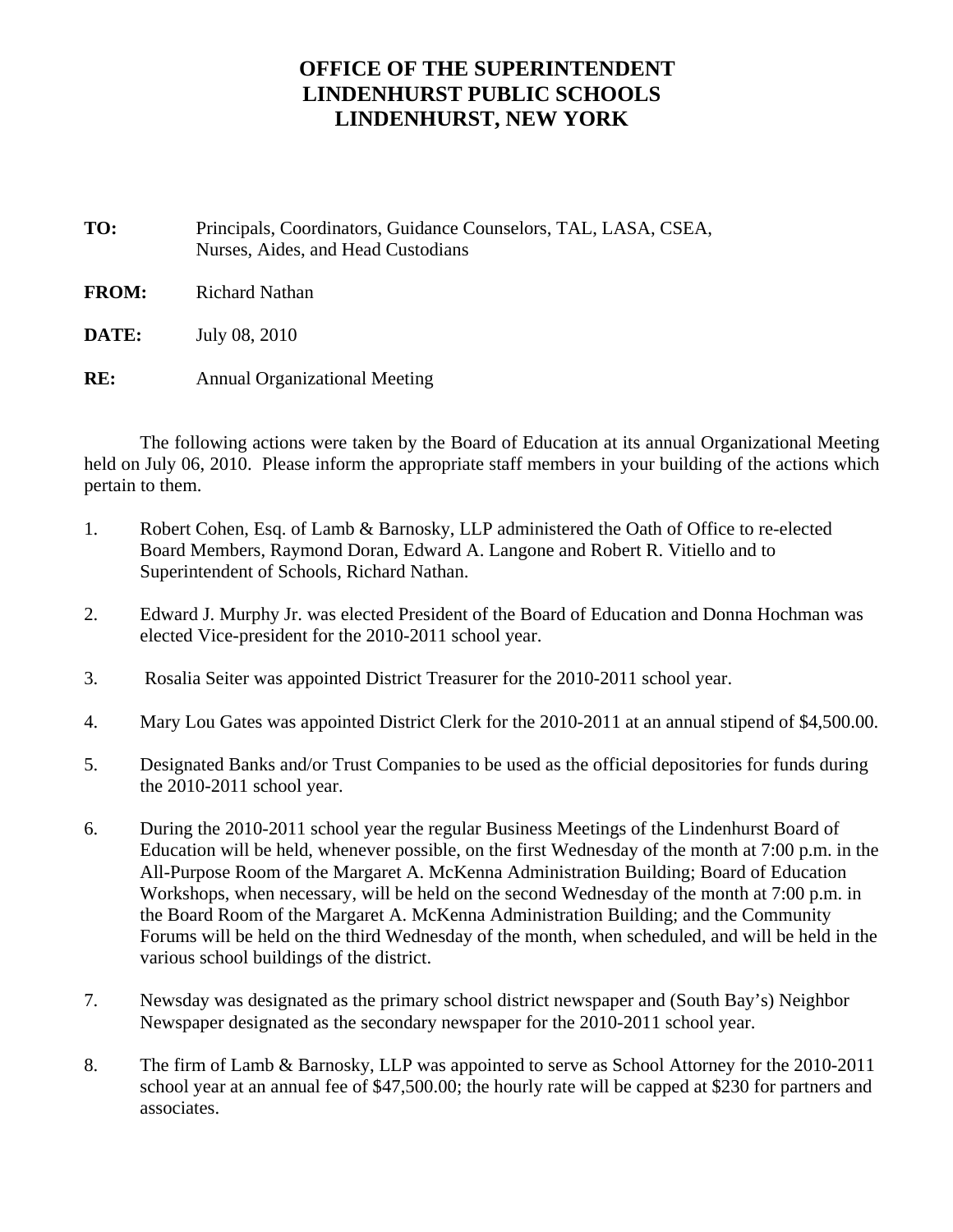- 9. The firm of Guercio & Guercio, LLP was appointed to serve as Chief Labor Counsel for the period from July 1, 2010 through June 30, 2013 at an annual fee of \$40,000.00; the hourly rate will be capped at \$225.00 per hour.
- 10. The firm of Hawkins, Delafield & Wood was appointed to serve as Bond Counsel for the 2010-2011 school year for Tax Anticipatory Notes and Serial Bonds**.** (Fees listed in engagement letter of June 25, 2009)
- 11. Mary Lou Gates was appointed to serve as School Board Secretary during the 2010-2011 school year at a stipend of \$200.00 per meeting.
- 12. The following physicians have been appointed to the health staff of the district for the 2010-2011 school year at the annual rate and assigned schools listed.

| Dr. Eugene Gerardi           | Annual Rate<br>\$20,995 | <b>Schools Assigned</b><br>Middle School: 7 <sup>th</sup> Grade and<br><b>Special Education students</b><br>Elementary: Albany, Alleghany, Bower,<br>Daniel, Harding, Rall, West Gates;<br>Kindergarten, $1st$ , and $3rd$ grades and Special<br>Education students. All staff physicals of a<br>routine nature, and for asbestos mandate.<br>Serve as a member of and attend meetings<br>of the Committee on Special Education.<br>Athletic physical examinations. Summer<br>immunizations. |
|------------------------------|-------------------------|----------------------------------------------------------------------------------------------------------------------------------------------------------------------------------------------------------------------------------------------------------------------------------------------------------------------------------------------------------------------------------------------------------------------------------------------------------------------------------------------|
| Dr. Gregory Puglisi $$5,310$ |                         | Senior High School:<br>10 <sup>th</sup> Grade Special Education students and<br>all working paper physicals for Lindenhurst<br>residents.                                                                                                                                                                                                                                                                                                                                                    |
| Dr. Carl Soranno             | \$1,795                 | Our Lady of Perpetual Help School:<br>Kindergarten, $1^{st}$ , $3^{rd}$ and $7^{th}$ grades                                                                                                                                                                                                                                                                                                                                                                                                  |

- 13. Dr. Leonard Berkowitz, 764 N. Wellwood Avenue, Lindenhurst, New York 11757, was appointed to serve as School Dentist of the district during the 2010-2010 school year.
- 14. Approved all persons who appear on the NYS Education Department list of Impartial Hearing Officers for the 2010-2011 school year.
- 15. Elaine Caridi and Colleen Mott were appointed as surrogate parents for handicapped children, whenever required, for the 2010-2011 school year. This is in compliance with Commissioner's Regulations Part 200.5 (e) (1). A surrogate parent means a person appointed to act in place of parents or guardians when a child's parents or guardians are not known, or unavailable, or the child is a ward of the State.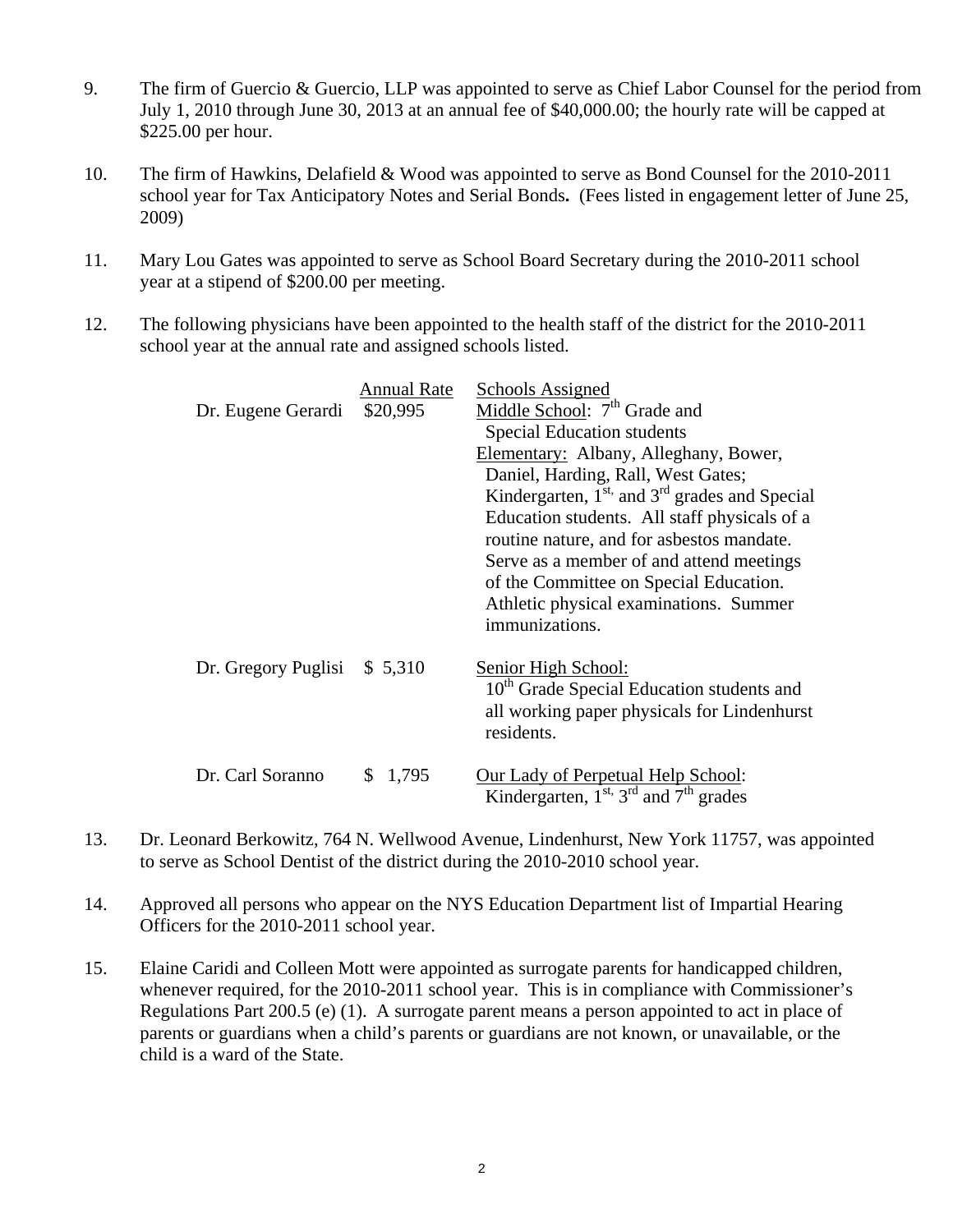16. Appointed a Committee on Special Education (CSE) in accordance with Commissioner's Regulations Part 200, and a Secondary Sub-Committee in accordance with the provisions of Education Law, Section 4402. The following people and positions listed were approved for the 2010-2011 school year:

Committee on Special Education

| Chairpersons:                             | Assistant to the Superintendent<br>for Special Ed & PPS<br>Linda Kaye<br>Raymond Boffardi<br><b>Fran Casale</b><br>Dr. Jennifer Cracco<br>Chris DelGaudio<br>Leslie Rios | Dr. Susan Kaufman<br>Victoria Keyes<br>Dr. Joel Levine<br>Kathleen Loehr<br>Roni Loud<br>Danielle Grandin<br>MS Special Ed. |
|-------------------------------------------|--------------------------------------------------------------------------------------------------------------------------------------------------------------------------|-----------------------------------------------------------------------------------------------------------------------------|
| School Psychologists:                     | Victoria Comerford<br>Raymond Boffardi<br>Fran Casale<br>Dr. Jennifer Cracco<br>Chris DelGaudio<br>Victoria Comerford<br><b>Leslie Rios</b>                              | Chairperson<br>Victoria Keyes<br>Dr. Joel Levine<br>Kathleen Loehr<br>Roni Loud<br>Dr. Susan Kaufman                        |
| A parent of a child with a<br>disability: | 10 Parents Listed                                                                                                                                                        |                                                                                                                             |
| Physician:                                | Dr. Eugene Gerardi                                                                                                                                                       |                                                                                                                             |

All special education and general education teachers

17. Appointed a Committee on Preschool Special Education (CPSE) in accordance with Chapter 243 of the Laws of 1989 (Section 4410 of the Education Laws) and Part 200 of the Regulations of the Commissioner. The following people and positions were approved for the 2010-2011 school year:

| An appropriate professional<br>employed by the district:                                      | Linda Kaye                                                                    |
|-----------------------------------------------------------------------------------------------|-------------------------------------------------------------------------------|
| Alternate:                                                                                    | Assistant to the Superintendent for<br>Special Ed. & PPS<br>Dr. Susan Kaufman |
| A parent of a child with a<br>disability:                                                     | 6 Parents Listed                                                              |
| A professional who participated<br>in an evaluation of the child:<br>Preschool                | Per list of approved Preschool programs<br>and approved pending programs.     |
| A certified or licensed professional<br>to the CPSE as appointed by<br><b>Suffolk County:</b> | George Heintz or his designee                                                 |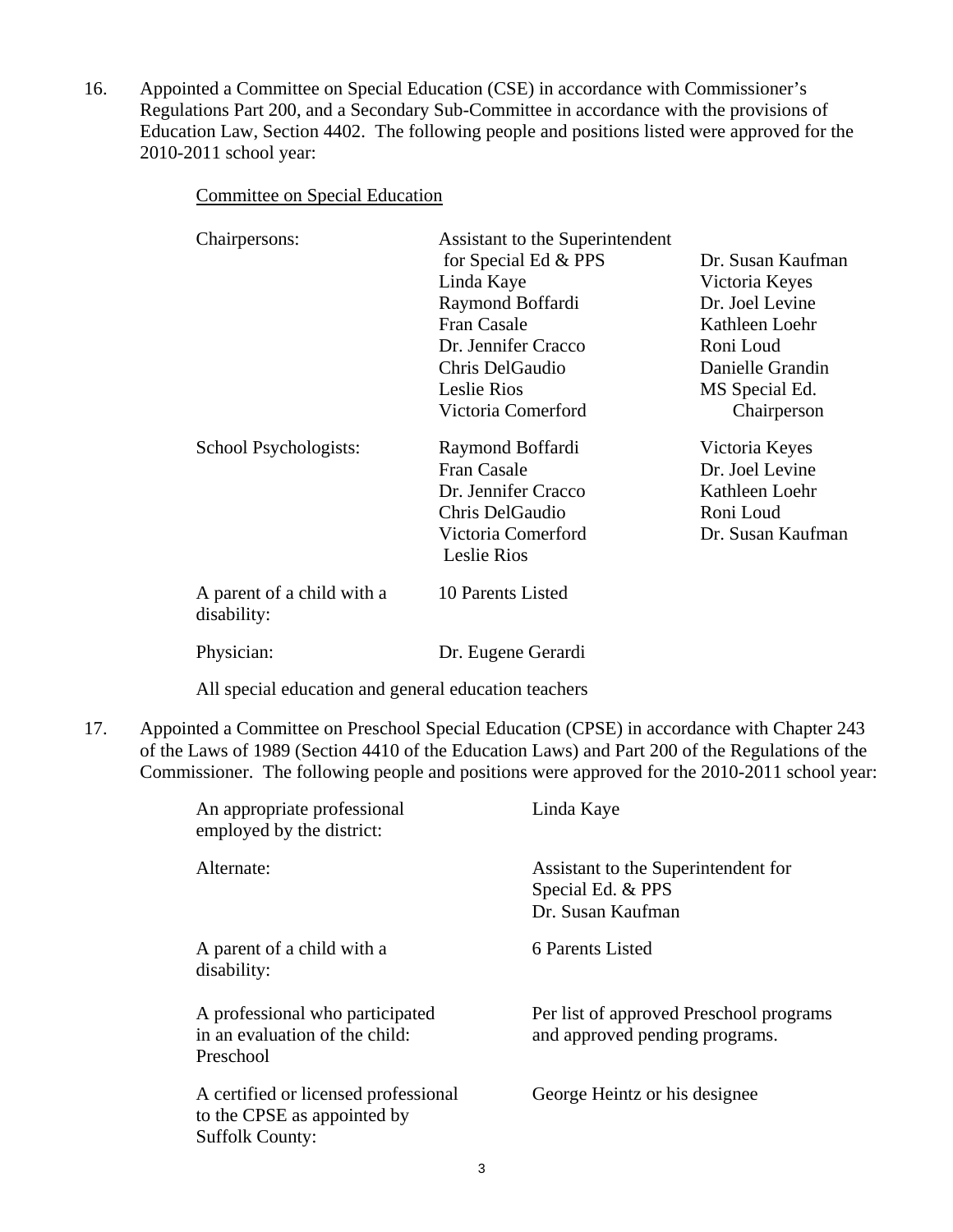A certified or licensed professional Agency designee by the agency charged with the responsibility for the child in the birth-to-two system:

- 18. Assistant to the Superintendent for Special Education and Pupil Personnel Services was appointed Section 504 Compliance Officer for the 2010-2011 school year.
- 19. Cheryl A. Clifton, Coordinator of Health and Physical Education was appointed Title IX Compliance Officer for the 2010-2011 school year.
- 20. Each building principal was appointed Treasurer for Extra-Curricular Activity funds during the 2010-2011 school year.
- 21. Assistant to the Superintendent for Special Education and Pupil Personnel Services was appointed Attendance Officer for the 2010-2011 school year.
- 22. District Clerk Mary Lou Gates was appointed District Records Access Officer for the 2010-2011 school year.
- 23. Jacqueline A. Scrio, Assistant Superintendent for Business was appointed District Records Management Officer for the 2010-2011 school year.
- 24. Integra Consulting and Computer Services, Inc. to provide e-rate processing service for the 2010-2011 school year at a flat rate of \$7,500.00
- 25. Richard Nathan, Superintendent of Schools, was appointed District Records Appeals Officer for the 2010-2011 school year.
- 26. The Assistant Business Administrator was appointed Student Residency Officer for the purpose of rendering student residency determinations for the 2010-2011 school year.
- 27. Capital Markets Advisors, LLC to provide financial advisory services for the 2010-2011 school year.
- 28. Emkay Consulting, LLC was appointed Claims Auditor for the 2010-2011 school year at an annual fee of \$19,500.00.
- 29. Nawrocki Smith LLP was appointed External Auditor for the 2010-2011 school year at an annual fee of \$47,500.00.
- 30. Cullen & Danowski, LLP was appointed Internal Auditor for the 2010-2011 school year at an annual fee of \$15,500.00.
- 31. Suzanne Hand Associates will continue to provide transcribing services (Hearings) for the District during the 2010-2011 school year.
- 32. Louise Santino was appointed Facilities Scheduler for the 2010-11 school year for a stipend of \$3,000.00.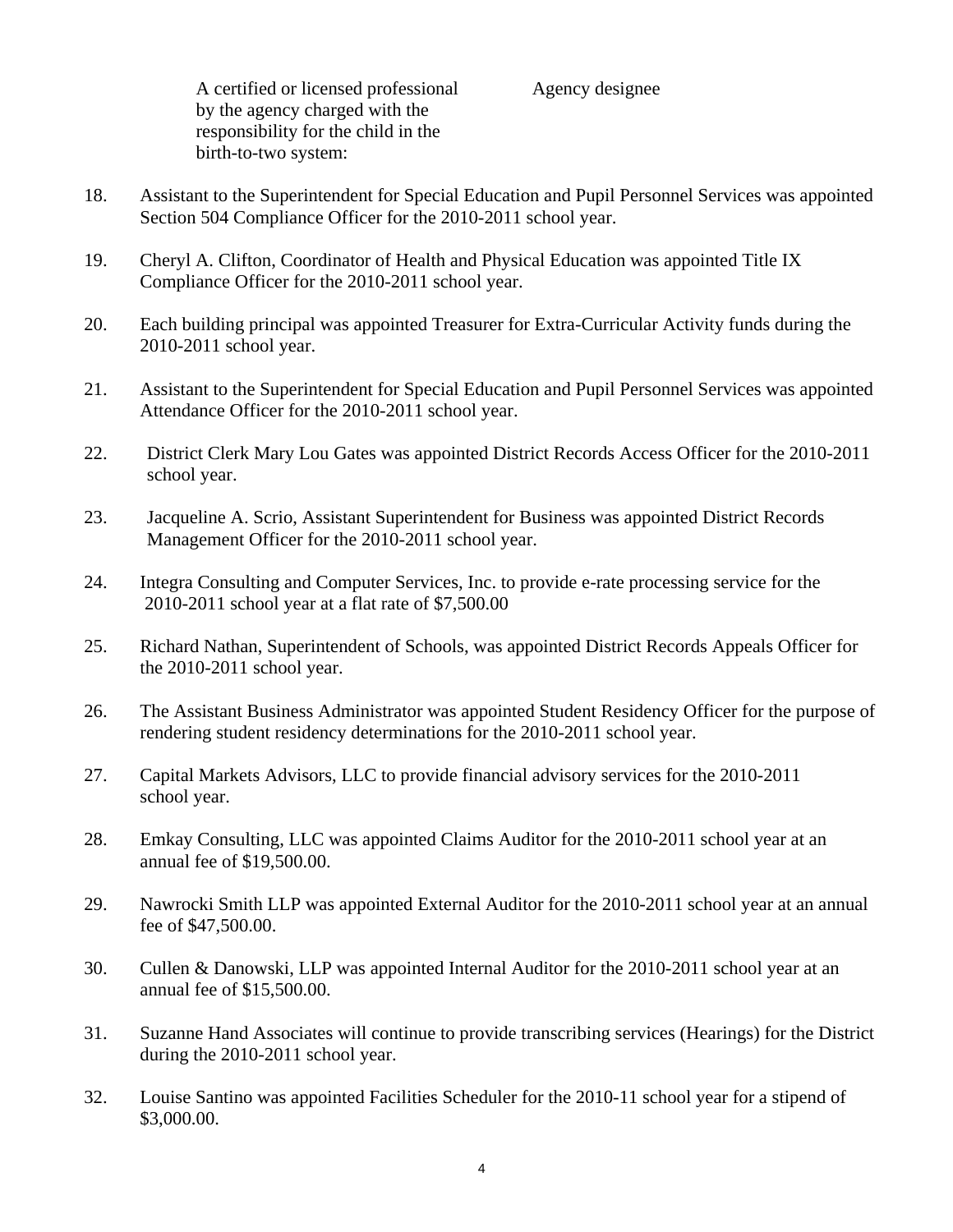- 33. John A. Grillo Architect PC was appointed to serve as District Architect in connection with capital projects on an as-needed basis.
- 34. The Omni Group was appointed Third Party Administrator for 403(b) Retirement Plan for the 2010-2011 school year.
- 35. The following individual Service Contracts were approved for the 2010-2011 school year:

| MacroDigital Tech. Corp.                         | <b>Security System Maintenance</b> | Fee \$ 8,000.00 |
|--------------------------------------------------|------------------------------------|-----------------|
| AssetWorks, Inc.                                 | Maint. of Database for Inventory   | Fee \$ 1,300.00 |
| School Aid Specialists, LLC State Aid Consulting |                                    | Fee \$18,540.00 |

- 36. Martin DelGatto was appointed Accounting Consultant for the 2010-2011 school year for a stipend of \$5,000.00.
- 37. PMA Management Corp. to serve as the district's Worker's Compensation Administrator for the 2010-2011 school year.
- 38. Agreement with Educational Data Services, Inc. for district participation in the NY Coopera tive Bidding Program for consumable school supplies. The licensing and maintenance fee for the 2010-2011 school year is \$18,900.00.
- 39. Investigative Professionals Inc. to provide security services to the District for the 2010-2011 school year.
- 40. Susan Merims, Food Service Consultant to provide technical and other assistance for the 2010- 2011 school year.
- 41. Richard Nathan, Chief School Officer, was authorized to certify payrolls of the district for the 2010-2011 school year.
- 42. Judith Calderale was authorized to act as the School Purchasing Agent for the 2010-2011 school year at an annual stipend of \$4,500.00 and the Assistant Business Administrator to act as Deputy Purchasing Agent for the 2010-11 school year.
- 43. Richard Nathan, Superintendent of Schools or his designee, was authorized to approve all conferences, workshops, etc. requests for school district staff members for the 2010-2011 school year.
- 44. The Administration was authorized to establish petty cash funds for the 2010-2011 school year as follows:

| Superintendent                                                    | \$100.00     |
|-------------------------------------------------------------------|--------------|
| Senior High School and Middle School Principals                   | \$100.00 ea. |
| Principals: Albany Avenue, Alleghany Avenue, Edward W. Bower      |              |
| Daniel Street, Harding Avenue, William Rall and West Gates Avenue | \$75.00 ea.  |
| <b>Plant Facilities Administrator</b>                             | \$ 75.00     |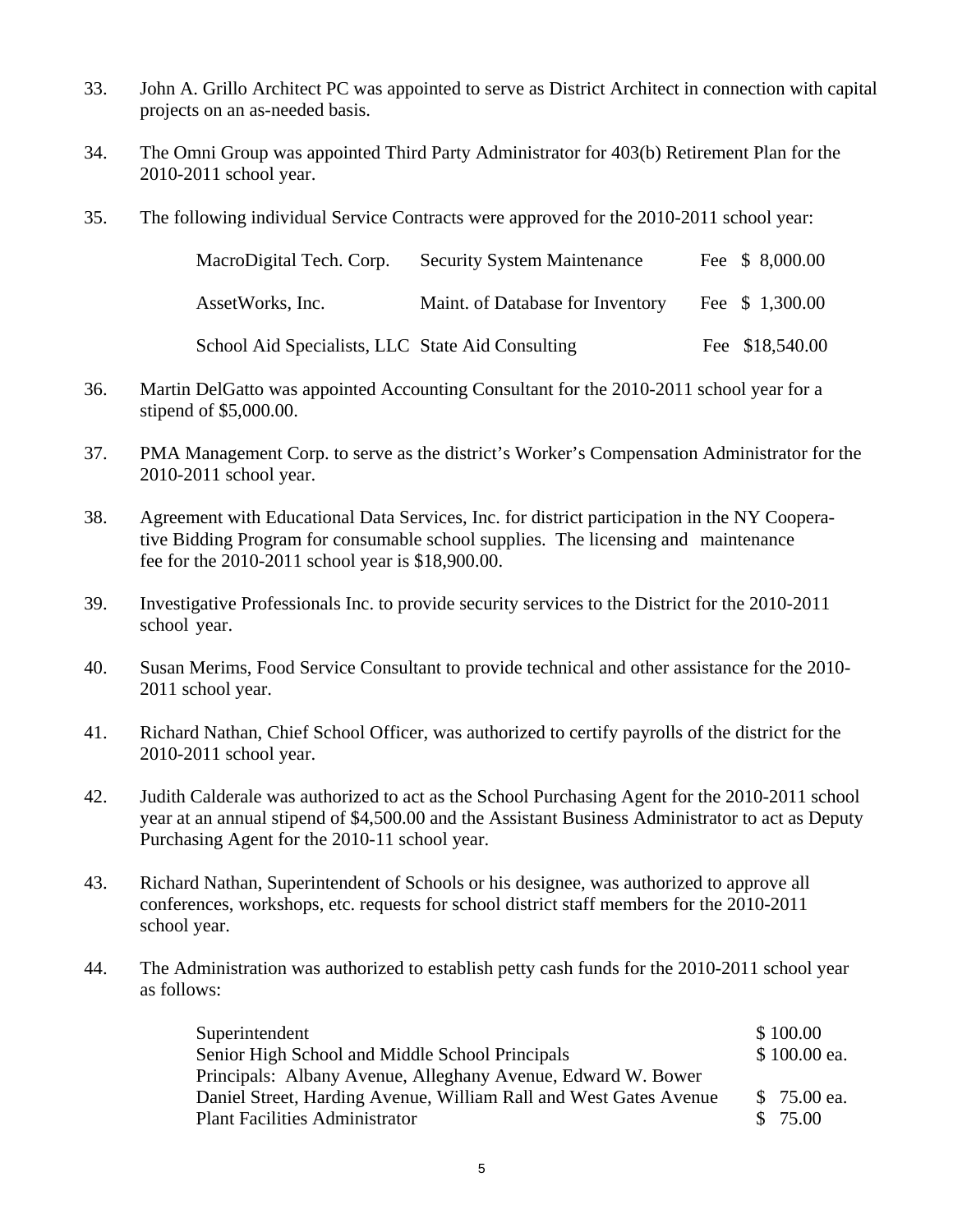- 45. Rosalia Seiter, Treasurer was authorized to sign bank checks for the 2010-2011 school year, and that Jacqueline A. Scrio, Assist. Superintendent for Business and Richard Nathan, Superintendent of Schools, were authorized to sign checks in the absence of Ms. Seiter.
- 46. Richard Nathan, Chief School Officer, was authorized to approve budget transfers up to a maximum of \$5,000 during the 2010-2011 school year.
- 47. The Babylon Town Tax Receiver and the Babylon Town Supervisor were authorized to place the Lindenhurst School District tax monies into interest bearing accounts until such funds are payable to the local school district with the accrued interest on school tax funds thereon being paid to the Lindenhurst School District.
- 48. The Assistant Superintendent for Business was authorized to invest District funds for the 2010-2011 school year in accordance with the applicable state laws – Education Law 1723 (a).
- 49. The Board of Education Vice-President is authorized to exercise the duties of the President in the event of absence or disability of the President of the Board of Education.
- 50. Readopted all of the policies in the District Policy Manual, including the Code of Ethics, for the 2010-2011 school year.
- 51. Established the mileage rate for reimbursement to school district employees for mileage used while conducting school business at the IRS rate for the 2010-2011 school year.
- 52. Established the per diem meal allowance for the District in accordance with Chapter 31 of the Laws of 1991 as follows:

Maximum cost of \$62.50 per day, or reimbursement of actual costs if less. Allowance for each meal: Dinner \$35.00 - Lunch \$17.50 - Breakfast \$10.00.

- 53. Approved the conducting of a regular business meeting at the conclusion of the annual organizational meeting.
- 54. Resolved to appoint a Voting Delegate and Alternate to represent the Board of Education at the York State School Boards Association's annual meeting in NYC, New York. (October 21 through October 24, 2010)
- 55. Adopted the days of religious observance recognized by the Commissioner of Education for the 2010-2011 school year and to empower the administration to utilize the attendance correction technique on such of the days as may actually benefit the district.
- 56. The Lindenhurst Board of Education desires to obtain financial accommodations from Chase Bank U.S.A. N.A. As the District intends to authorize its employees and agents Chase credit cards in connection with District business on behalf of the District, it has agreed to the bank's requirement to obligate itself for the prompt payment of credit extended pursuant to the use of such Cards, including credit extended pursuant to the use of a Card for either purchases or cash advance transactions, whether such use or indebtedness was authorized or unauthorized by the District. (The Treasurer of the District and the Assistant Superintendent for Business are authorized, in the name of the district, to execute a Business Card Agreement.)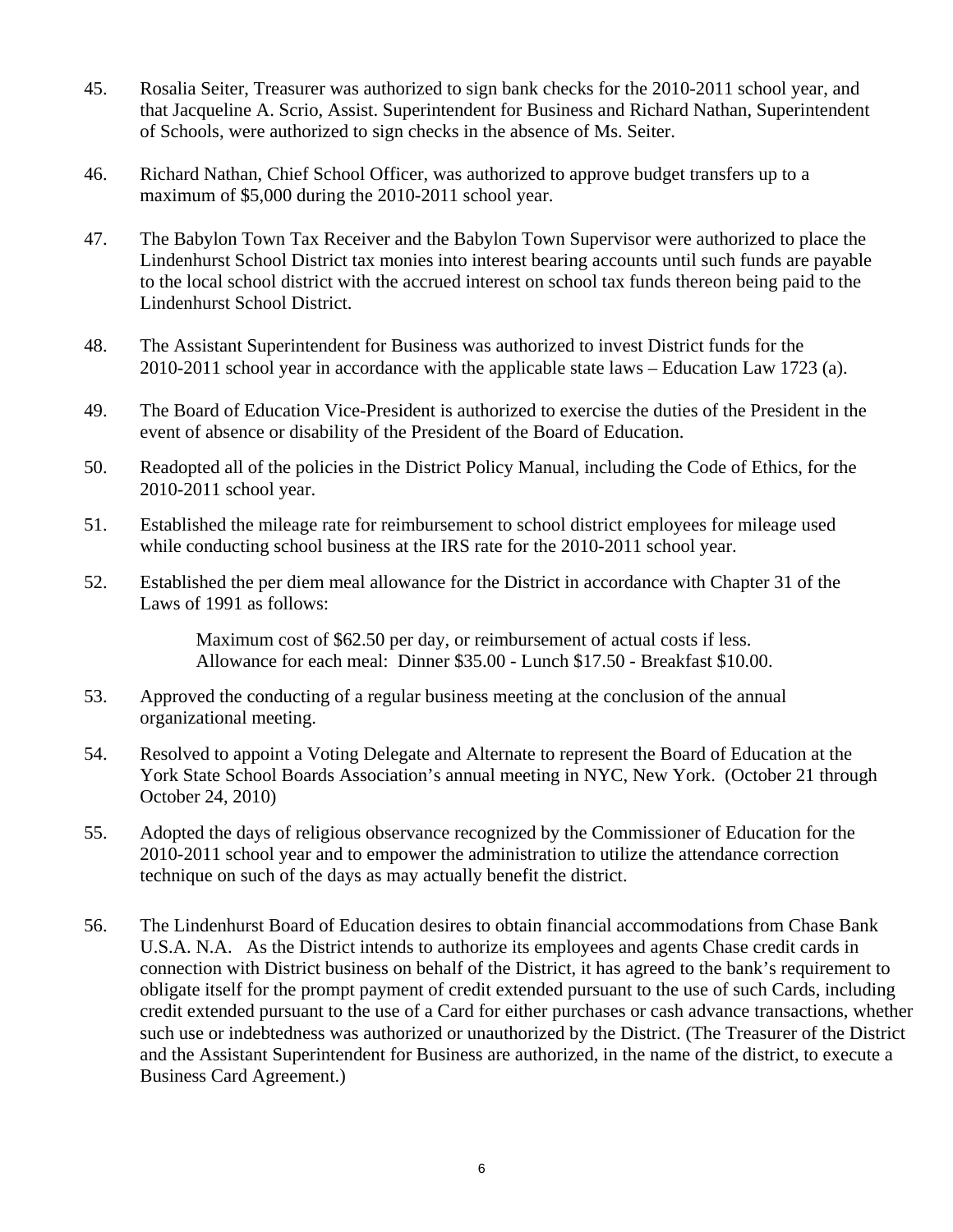57. The District has recognized in Board of Education Policy No. 8334 that specific district employees will be issued a District credit card to assist with their job responsibilities. Job titles that are issued a District credit card will be determined by the Superintendent and reported to the Board of Education. Credit cards currently assigned are as follows:

| Richard Nathan               | <b>Chase Credit Card</b>                             |
|------------------------------|------------------------------------------------------|
| Buildings $&$ Grounds $(27)$ | Fleet One Credit Card (one for ea. district vehicle) |

58. Adopted the Building Use Fee Schedule for the 2010-2011 school year.

\* \* \*